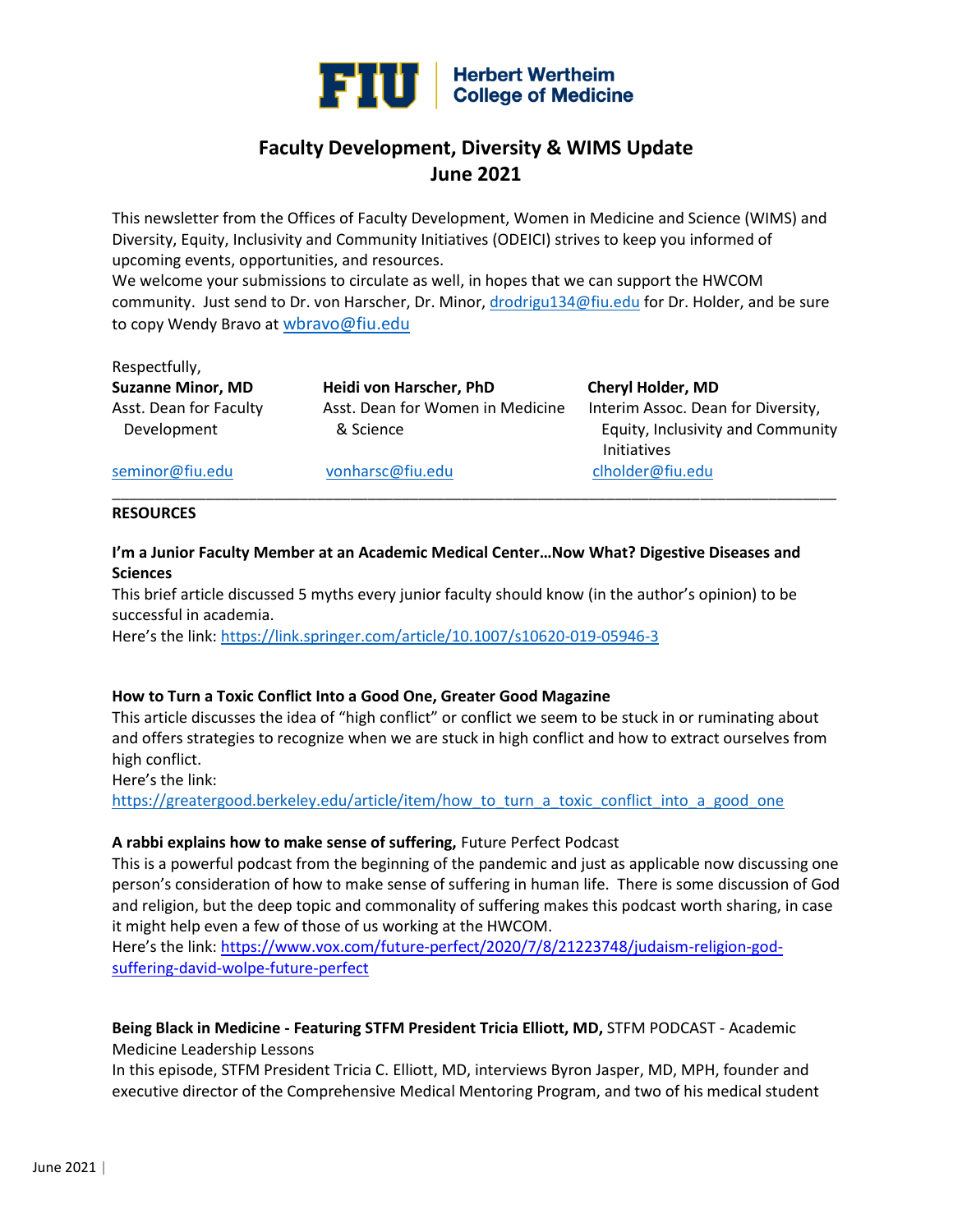

mentees, Taurah Dizadare and Lance Walker. Dr. Jasper saw it necessary to create Comprehensive Medical Mentoring Program (CMMP) because of his realization that there has been minimal growth in the number of minority physicians despite their important role in reducing health disparities. Taurah Dizadare is a rising 3rd year medical student at St. George's University (SGU) School of Medicine. Lance Walker is a 4th year medical student at Tulane University School of Medicine in New Orleans, LA and served as Vice President of the Tulane Chapter of the Student National Medical Association, Here's the link: <https://www.stfm.org/publicationsresearch/publications/podcasts/>

**Robin DiAngelo and Resmaa Menakem: In Conversation,** On Being Podcast with Krista Tippett Trauma specialist Resmaa Menakem and Robin DiAngelo, author of White Fragility, discuss how our society is grappling with whiteness and race.

Here's the link: <https://onbeing.org/programs/robin-diangelo-and-resmaa-menakem-in-conversation/>

#### **Why do you test?** KeyLIME Podcast

in this episode of the Key Literature in Medical Education (KeyLIME) Podcast, a meta-narrative review article about the Implicit Association Test in health professions education is discussed. Here's the link: <https://keylimepodcast.libsyn.com/273-why-do-you-test>

# **Living the Questions: It's really settling in now, the losses large and small,** On Being Podcast with Krista Tippett

in this podcast, concrete options for living through the collective experience of "ambiguous loss" during the pandemic are discussed. How does it work during a pandemic with no end in sight? Here's the link[: https://onbeing.org/programs/living-the-questions-its-really-settling-in-now-the-losses](https://onbeing.org/programs/living-the-questions-its-really-settling-in-now-the-losses-large-and-small/)[large-and-small/](https://onbeing.org/programs/living-the-questions-its-really-settling-in-now-the-losses-large-and-small/)

#### **Gender Identity and Gender Biases**

Dr. Tracey Weiler attended a session on Gender Identity and Gender Biases at the Association of Professors of Human and Medical Genetics/Association of Biochemistry Educators Annual Meeting.

Here are three takeaways and resources she shared:

- 1. How can we be more inclusive? Rather than saying "what are your preferred gender pronouns?", ask "What pronouns do you use?"
- 2. This is a 20 question open-ended reflection questionnaire that assesses personal hidden gender biases: [https://thepsychologygroup.com/how-hidden-gender-biases-harm-the-lgbtq](https://thepsychologygroup.com/how-hidden-gender-biases-harm-the-lgbtq-community/)[community/](https://thepsychologygroup.com/how-hidden-gender-biases-harm-the-lgbtq-community/)
- 3. The AAP Policy Statement regarding Transgender and Gender Diversity: Ensuring [Comprehensive Care and Support for Transgender and Gender Diverse Children and Adolescents](https://pediatrics.aappublications.org/content/pediatrics/142/4/e20182162.full.pdf?eType=EmailBlastContent&eId=02884fcc-3768-4603-82b8-5e4d7fbe34d5) is also a helpful tool!